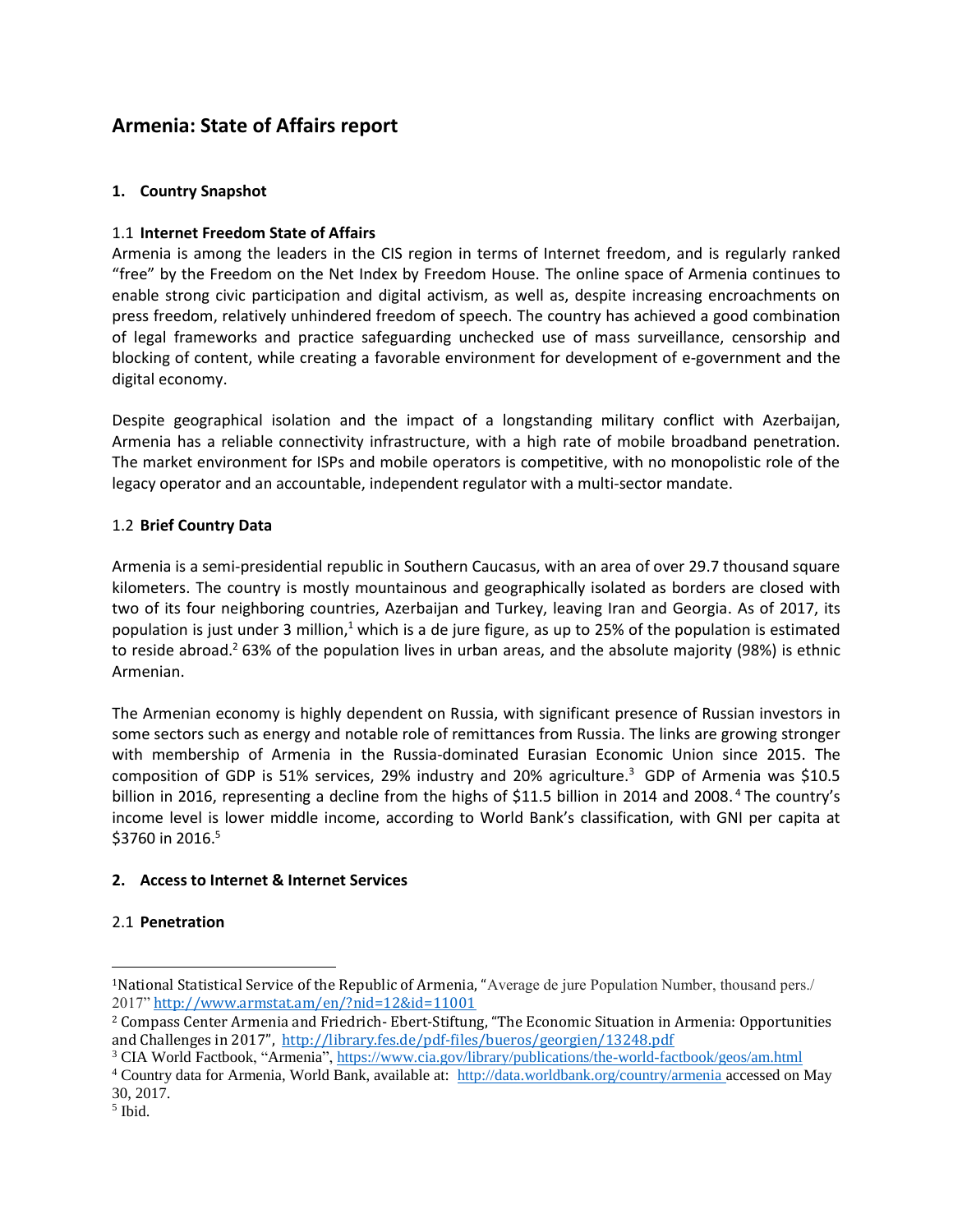Considering its high share of urban population, Armenia has relatively high Internet penetration indicators in the post-Soviet space. By end of 2016, International Telecommunications Union (ITU) lists the percentage of individuals aged 6+, using Internet in Armenia to be 62%, up from 59% in 2015.<sup>6</sup> According to the country's National Statistical Service, by end of 2016, there were 2.4 million subscribers with access to Internet, including the mobile Internet connections,<sup>7</sup> which amounts to 80% penetration. However, according to reports of main operators by end of 2016, the number of fixed broadband subscriptions was just over 347 thousand.

These figures translate into an average position in rankings of fixed and mobile broadband. In the 2016 State of Broadband report by ITU, Armenia ranks  $84<sup>th</sup>$  among 187 nations in the fixed broadband category, with just 9.58 subscriptions per 100 inhabitants.<sup>8</sup> The same report ranked Armenia 91<sup>st</sup> in the mobile broadband category, with 41.29 such subscriptions per 100 inhabitants.

## 2.2 **Demographics of the Internet audience and its uses of Internet**

The most recent study of the Armenian Internet audience was completed in early 2013 by the Internet Society of Armenia.<sup>9</sup> The study reveals interesting trends, most of which are likely to hold relevance a few years later as well.

According to the report, penetration of Internet varies depending on location – as might be expected, in the capital city of Yerevan penetration stood at 60.5%, against the 48% in the regions. Age groups also demonstrate notable variance. Penetration is highest among the Internet users within the age group 31- 45 at 67% and lowest among the group 61 and older, at 41%. At the same time, the numerical distribution of users by age groups appears to be relatively even - 18-30 cohort represents 33% of respondents, while the 31-45 cohort constitutes 33.8%, and the 46-60 cohort another 22.8%. In line with trends in most countries, significant gender differences are apparent as well, with male users of Internet representing 56.5% of the respondents and female users representing 43.5%. In terms of educational attainment among the Internet users, 60% have higher education, while a small share (19.4%) has only the secondary education.

Based on the same study, uses of Internet accommodate a diverse range of needs, with highest frequencies of responses including news (66%), chats/messengers and social media (59%), music (57%) and e-mail (48%). Interestingly enough, blogs and forums (32%) are frequently mentioned, signifying an active online community.

#### 2.3 **Barriers to access**

 $\overline{a}$ 

Armenia has few major barriers to access. Considering the high poverty headcount ratio at national poverty line (30% in 2014<sup>10</sup>), affordability and lack of access to enabling devices are likely to be a

<sup>&</sup>lt;sup>6</sup> International Telecommunications Union, "Percentage of individuals using Internet", [https://www.itu.int/en/ITU-](https://www.itu.int/en/ITU-D/Statistics/Pages/stat/default.aspx)[D/Statistics/Pages/stat/default.aspx](https://www.itu.int/en/ITU-D/Statistics/Pages/stat/default.aspx) accessed on May 30, 2017.

<sup>7</sup> National Statistical Service of the Republic of Armenia, Armstatbank, "Telecommunications by indicators and years",

[http://armstatbank.am/pxweb/en/ArmStatBank/ArmStatBank\\_\\_4%20Transport%20and%20tourism\\_\\_41%20Transp](http://armstatbank.am/pxweb/en/ArmStatBank/ArmStatBank__4%20Transport%20and%20tourism__41%20Transport/TT-tr-19-2016.px/table/tableViewLayout2/?rxid=002cc9e9-1bc8-4ae6-aaa3-40c0e377450a) [ort/TT-tr-19-2016.px/table/tableViewLayout2/?rxid=002cc9e9-1bc8-4ae6-aaa3-40c0e377450a](http://armstatbank.am/pxweb/en/ArmStatBank/ArmStatBank__4%20Transport%20and%20tourism__41%20Transport/TT-tr-19-2016.px/table/tableViewLayout2/?rxid=002cc9e9-1bc8-4ae6-aaa3-40c0e377450a)

<sup>&</sup>lt;sup>8</sup> ITU, "The State of Broadband 2016: Broadband Catalyzing Sustainable Development", [http://www.itu.int/pub/S-](http://www.itu.int/pub/S-POL-BROADBAND.17-2016)[POL-BROADBAND.17-2016](http://www.itu.int/pub/S-POL-BROADBAND.17-2016) 

<sup>9</sup> Internet Society of Armenia, "Research on the Penetration and Uses of Internet in Armenia", 2013, [https://www.isoc.am/publ/penetration\\_en.pdf](https://www.isoc.am/publ/penetration_en.pdf) 

<sup>10</sup> Country data for Armenia, World Bank.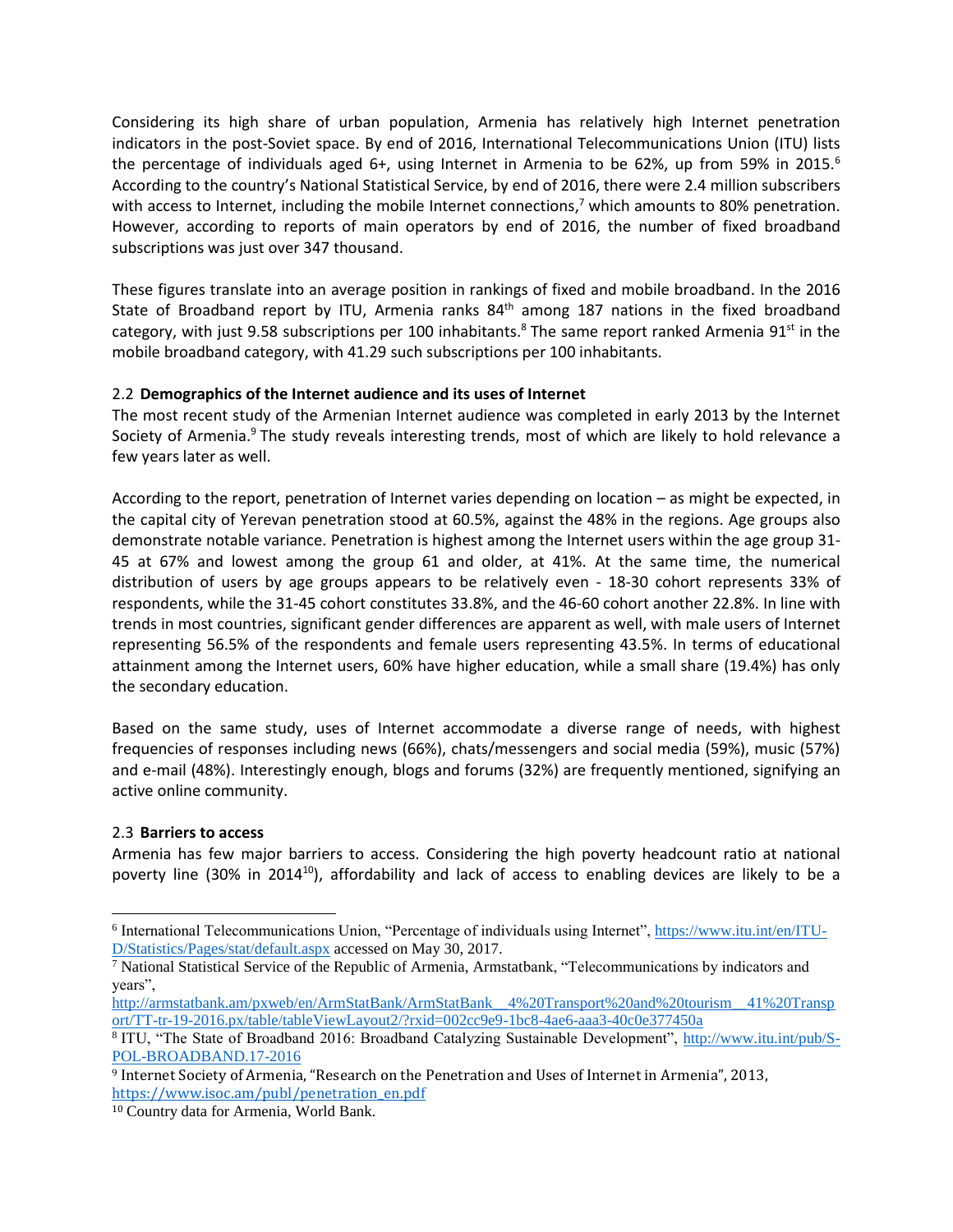concern for poor income population groups. In the 2013 study of the Internet audience by the Internet Society of Armenia, affordability of Internet was cited as an underlying reason by 24% of respondents without access, while 27% pointed to lack of a computer and another 11% to lack of an enabling mobile device. Despite the rapid expansion of mobile networks, lack of infrastructure may be a substantial concern for some rural residents in less accessible mountainous locations. Lack of digital skills, potentially coupled with affordability is a likely barrier as well, especially for older age groups with lower penetration levels.

## **3. ICT Actors & Infrastructure**

## 3.1 **Fixed Communication**

The fixed-line Internet market is responsible for a small share of Internet penetration in Armenia, delivered predominantly by wireless connections. The fixed-line market dominated by four major ISPs three of which are also the mobile providers. According to reports filed in the  $4<sup>th</sup>$  quarter of 2016, Armentel (Beeline) has 143 035 subscribers, $<sup>11</sup>$  followed by Ucom, which in 2013 acquired another</sup> market player, Orange Armenia, from France Telecom, with 83 630 subscribers.<sup>12</sup> K-Telecom (MTS), the dominant mobile operator, is also a major competitor on the market, but there is no publicly available information regarding its fixed line business. Another major ISP, which has been rapidly growing at the expense of its competitors, and nonetheless has no mobile play is GNC Alpha (Rostelecom), with 39 750 subscribers. <sup>13</sup> Small ISPs share a very small number of 8000 subscribers.

ADSL remains the most dominant type of fixed connections, available across Armenia with the exception of 150 villages that have no landline telephone network,<sup>14</sup> but faster fiber-optic connections are growing in popularity. Even though all major providers have made significant investments in rolling out nationwide fiber-optic networks, in reality fixed-line residential and corporate plans have been available mostly in Yerevan and several regional centers.

# 3.2 **Mobile Connection**

 $\overline{a}$ 

Three companies constitute the mobile market of Armenia, where penetration is about 114%, with a total number of subscriptions is at 3.4 million. According to reports filed in the  $4<sup>th</sup>$  quarter of 2016, K-Telecom (MTS) leads the market with 61% share and over 2 million customers. <sup>15</sup> Armentel (Beeline) has another 25.6% with 0.88 million subscriptions,<sup>16</sup> and Ucom serves 13.4% of the market with 0.46 million customers.<sup>17</sup>

In terms of the mobile Internet market, according to the same 4<sup>th</sup> quarter reports, a similar sequence holds true. K-Telecom (MTS) dominates with a 73.5% share and reported 1.33 million customers with data plans. Armentel (Beeline) has a 22% market share, with almost 400 thousand subscribers, while Ucom's share is under 5%, with 83 thousand reported subscribers.

<sup>11</sup> [https://beeline.am/medias/sys\\_am/h3c/hfb/8809205956638.pdf](https://beeline.am/medias/sys_am/h3c/hfb/8809205956638.pdf)

<sup>12</sup>[https://www.ucom.am/file\\_manager/Ucom%20LLC\\_Fixed\\_4rd%20qrt%202016\\_N413](https://www.ucom.am/file_manager/Ucom%20LLC_Fixed_4rd%20qrt%202016_N413Ն-sent.pdf)Ն-sent.pdf <sup>13</sup> <https://www.rtarmenia.am/images/4th-quarter-16.pdf>

<sup>14</sup> Enterprise Incubator Foundation, "Armenian ICT Sector 2015, State of the Industry Report", p. 15 [http://www.eif.am/files/1958/Armenian-IT-Industry-Report-/2015-ICT-Industry-Report\\_eng.pdf](http://www.eif.am/files/1958/Armenian-IT-Industry-Report-/2015-ICT-Industry-Report_eng.pdf) <sup>15</sup> [https://www.mts.am/docs/default-source/psrc/psrc\\_report\\_rus.pdf](https://www.mts.am/docs/default-source/psrc/psrc_report_rus.pdf)

<sup>16</sup> [https://beeline.am/medias/sys\\_am/hf0/hda/8809120563230.pdf](https://beeline.am/medias/sys_am/hf0/hda/8809120563230.pdf)

<sup>17</sup> [https://www.ucom.am/file\\_manager/Ucom%20LLC\\_Mobile\\_4rd%20qrt%202016\\_N274](https://www.ucom.am/file_manager/Ucom%20LLC_Mobile_4rd%20qrt%202016_N274Ա-sent.xlsx.pdf)U-sent.xlsx.pdf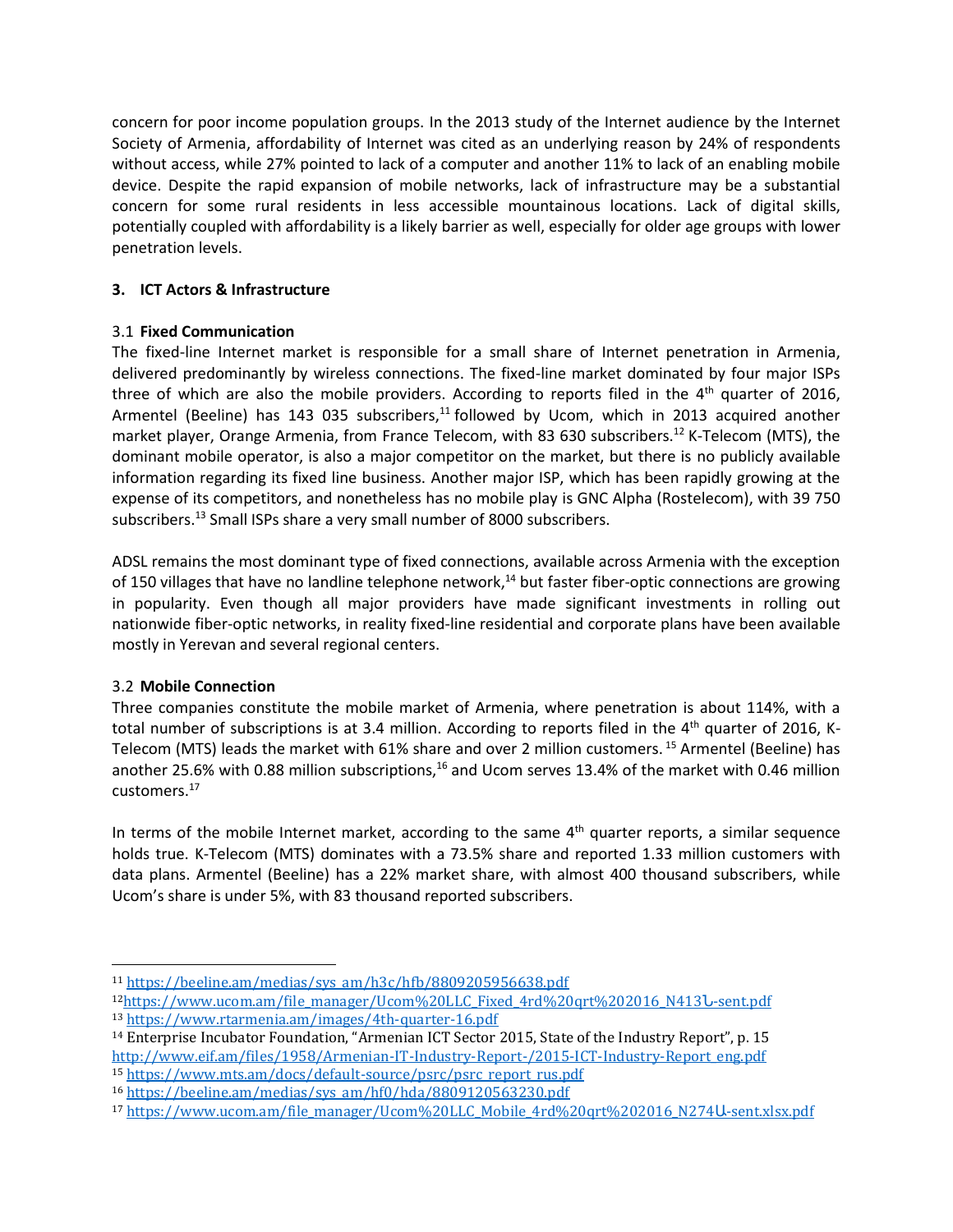All three companies offer broadband connectivity, including 4G services. The first 4G network was launched in 2010 by MTS, which reported in June 2017 that it provides access to 4G+ service to 52% of the country's population.<sup>18</sup> In 2016, Armentel (Beeline) launched its 4G network, while Ucom started offering 4G+ service. Most of the inhabited areas of the country are already covered with 3G and 2G service. The current license of Armentel (Beeline), the former national operator, includes an obligation to provide 100% mobile broadband coverage by end of 2017.

Armenian ISPs also offer wireless services (Wimax and Wifi), with about 250 thousand subscribers served in 2015.<sup>19</sup> Satellite Internet is available throughout Armenia, through both local and foreign companies, but remains a costly niche service used primarily by corporate customers.

# 3.3 **International Communication**

Armenia is connected externally only with Georgia and Iran. Five gateways link the country with Georgia and two with Iran.<sup>20</sup> The gateways with Iran are limited in capacity and used mostly as a backup option.<sup>21</sup> The gateways with Georgia enable Armenia to connect with Russian and European segments of Internet, through terrestrial connections and undersea routes in the Black Sea. There is no monopoly on international connections and almost all of the major ISPs mentioned above, as well as Fibernet Communications, the dominant wholesale traffic provider, have their own gateways.

## **4. Regulatory ICT Policy**

# 4.1 **Regulatory/governing bodies and standards (National & International)**

**The Ministry of Transport, Communications and Information Technology** is the mandated body of the Armenian Government in the sphere of telecommunications, responsible for policy development, determining technical (certification) norms and setting the national table for allocation of the radio spectrum. **The Commission for Regulation of Public Services** is the regulator responsible for telecommunications services, issuing of licenses for telecommunications networks, permits for spectrum and numerical resources, as well as control of compliance with the sectoral legislation and protecting consumer interests. This body is multi-sectoral and also regulates energy, natural gas and water services. **The Republican Center for Telecommunications** is a state nonprofit entity with control functions over use of the radio spectrum resource. A multi-stakeholder **Council for Internet**  Governance,<sup>22</sup> led by the deputy Minister of Transport, Communications and IT, functions since 2014, with support from the Internet Society of Armenia, which also administers the national .am domain.

#### **5. Information Security, Data Protection and Privacy**

#### 5.1 **Internet Infrastructure (susceptibility to cybercrime, terrorism, and attacks)**

Considering the peculiar geographic situation of the country, dependent mostly on Georgia for access to global Internet, as well as the context of the continued standoff with Azerbaijan and the military conflict in Nagorno-Karabakh, the national infrastructure of Armenia is susceptible to both cyberattacks and physical disruption. Physical infrastructure is resilient within the country, but in 2011 a single physical

l

<sup>18</sup> <https://digital.report/viva-cell-mts-obespechit-dostup-k-4g-dlya-80-90-naseleniya-armenii-k-2020-godu/>

<sup>19</sup> Enterprise Incubator Foundation, "Armenian ICT Sector 2015, State of the Industry Report", p. 15 <sup>20</sup> <http://investinarmenia.am/ru/infrastructure-ru>

<sup>21</sup> Freedom House, "Freedom on the Net 2016: Armenia", [http://freedomhouse.org/report/freedom](http://freedomhouse.org/report/freedom-net/2016/armenia)[net/2016/armenia](http://freedomhouse.org/report/freedom-net/2016/armenia) 

<sup>22</sup> [http://itdsc.am](http://itdsc.am/)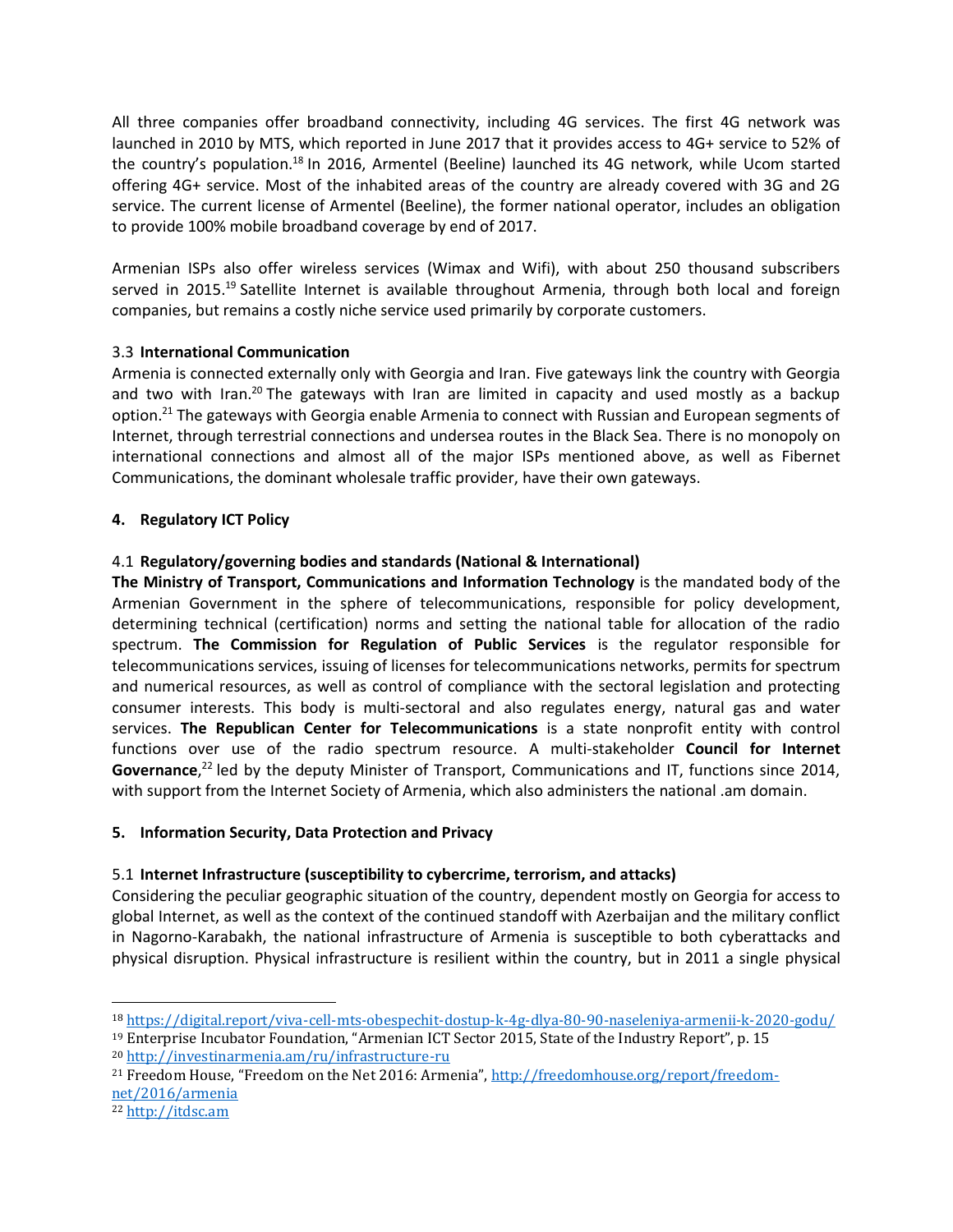disruption involving a terrestrial cable in Georgia left the entire country without Internet for several hours.

The government, law enforcement and security agencies have sufficient institutional capacity to respond to information security threats. Armenia started forming its own military cyber units since 2014 and there are several active groups of civil hackers, who are alleged to conduct cyberattacks against targets in Azerbaijan and Turkey. Since 2007, Armenia has a National Computer Emergency Response Team (CERT-AM), maintained by the Internet Society of Armenia.<sup>23</sup> However, Armenia ranked globally  $111<sup>th</sup>$  (out of 165 countries) in the 2017 Global Cybersecurity Index, which measures the level of commitment to cybersecurity, behind all of its CIS neighbors except for Turkmenistan.<sup>24</sup>

#### 5.2 **Types of attacks, actors, and those targeted**

The patterns of cyberattacks in Armenia cannot be complete without considering its long history of cyberwar with Azerbaijan and Turkey. Government targets in Armenia, mostly official websites and social media accounts are frequently attacked, allegedly by both government and activist groups in Azerbaijan and Turkey. Most recently, in April 2016, against the background of the hostilities in Nagorno Karabakh, several Armenian government websites experienced attacks, thought to be delivered by the Azerbaijani and Turkish groups.<sup>25</sup> At the same time, Armenian cyber activists are also able to carry out similar attacks against outside targets. In some cases, their powers have turned inwards - in summer 2015, Armenian cyber activists attacked the official website Armenian police, as a retribution for violent dispersal of civilian protests in Yerevan by police.<sup>26</sup>

With a relatively developed ICT environment and associated human capital, Armenia is also a source country for global information security threats. In early 2017, Armenian security officers arrested three cybercriminals, responsible for illegal transactions in Armenia, using credit card information and bank accounts of Australian victims.<sup>27</sup>

Non-government targets, including common citizens are also exposed to attacks. According to findings of the Kaspersky Laboratory, in 2016, a third of Internet users in Armenia experienced cyberattacks.<sup>28</sup> As estimated by another security company Cybergates, in the past 6 years, more than 4 thousand websites in the .am zone were breached.<sup>29</sup> In August 2016, there were frequent reports by Armenian users of ransomware in Armenian language, purporting to be an official police message, imposing a fine, payable online.<sup>30</sup>

# 5.3 **Government surveillance**

Even though its law enforcement agencies and security services have the technical equipment, capacity and expertise for interception of communication, Armenia does not have a reputation for mass surveillance of its citizens. By law, surveillance can be carried out only with a court warrant, with

l

<sup>29</sup> Ibid.

<sup>23</sup> [www.cert.am](http://www.cert.am/)

<sup>&</sup>lt;sup>24</sup> ITU, Global CyberSecurity Index 2017, [https://www.itu.int/dms\\_pub/itu-d/opb/str/D-STR-GCI.01-2017-PDF-](https://www.itu.int/dms_pub/itu-d/opb/str/D-STR-GCI.01-2017-PDF-E.pdf)[E.pdf](https://www.itu.int/dms_pub/itu-d/opb/str/D-STR-GCI.01-2017-PDF-E.pdf) accessed July 4, 2017

<sup>25</sup> <https://digital.report/karabah-itogi-kibervoynyi/>

<sup>26</sup> <https://digital.report/istoriya-armyanskogo-hakerstva-chast-v-2013-nashi-dni-byit-hakerom-modno/>

<sup>27</sup> <https://digital.report/snb-armenii-poymala-kibermoshennikov-ukravshih-177-tyis-dollarov-ssha/>

<sup>28</sup> [https://digital.report/pochemu-novyiy-proekt-kontseptsii-kiberbezopasnosti-armenii-pishut-ekspertyi-a](https://digital.report/pochemu-novyiy-proekt-kontseptsii-kiberbezopasnosti-armenii-pishut-ekspertyi-a-ne-chinovniki/)[ne-chinovniki/](https://digital.report/pochemu-novyiy-proekt-kontseptsii-kiberbezopasnosti-armenii-pishut-ekspertyi-a-ne-chinovniki/)

<sup>30</sup> <https://digital.report/v-armyanskom-internete-poyavilsya-virus/>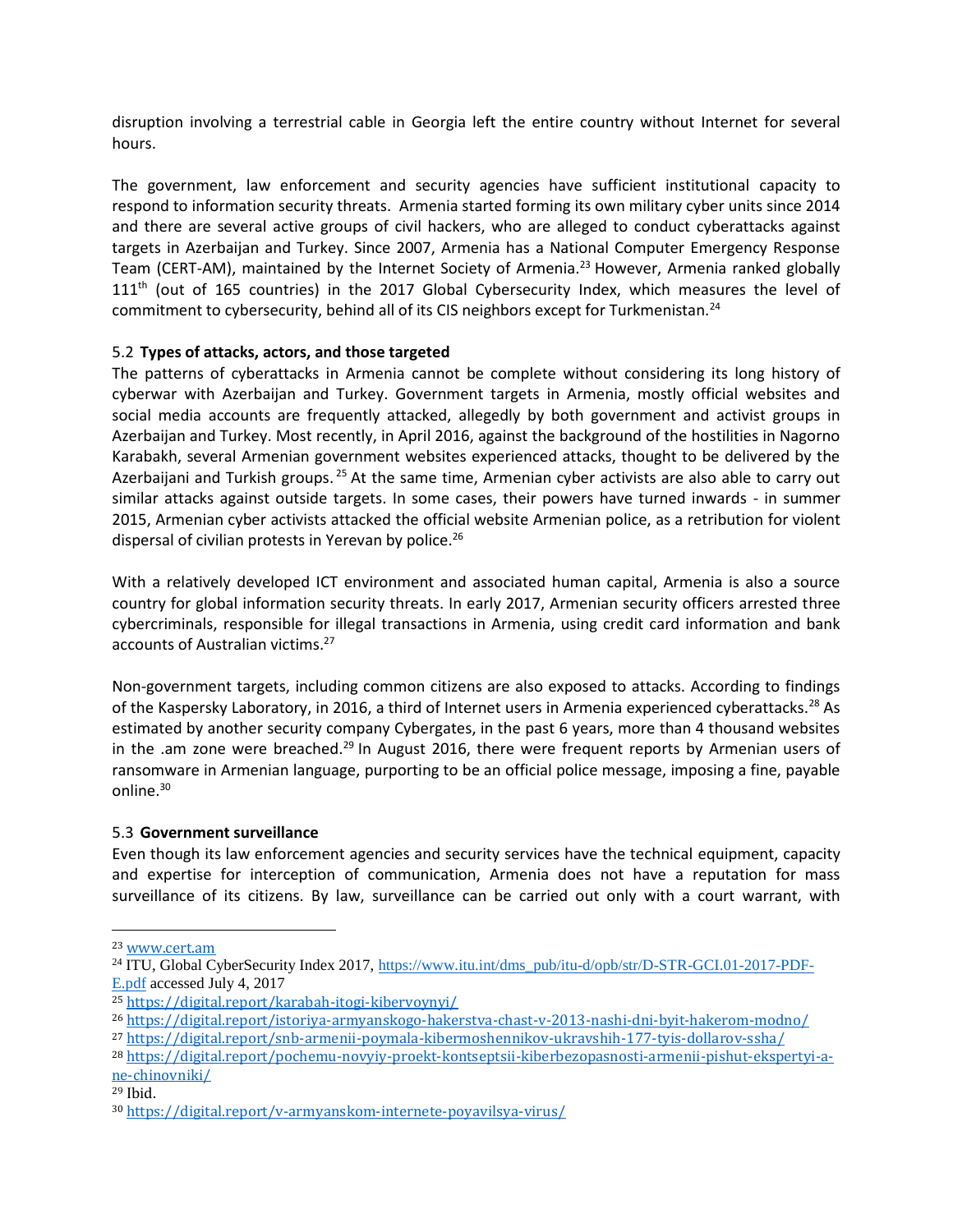exceptions allowed, with informing of the court, only in case of an imminent threat to national security and military, environmental interests, or the need to avert terrorist attacks. The operators are required to cooperate with relevant government requests for surveillance and interception.

#### **6: Legal Overview**

#### **6.1 Current Laws**

At the highest level of national strategic frameworks in Armenia is the Strategic Program of Prospective Development of Armenia for the years 2014-2025. Adopted in 2013, the document includes among other development priorities the goals of promoting e-governance and supporting the growth of the Armenian IT-sector. The Program also informs other strategic documents of lower hierarchy, such as the Concept for Introduction of E-Government, approved in 2014. More specifically on regulation of Internet, an earlier Concept for Development of the Sphere of ICT, adopted in 2008 covers the period until 2018 and is a core strategic document that identifies main priorities, such as development of the ICT infrastructure and e-governance, advancement of ICT skills among the general population and development of digital economy. In particular, the document supports investment in the national broadband networks, provision of access to affordable Internet, improvements in the rate of computer ownership and provision of universal telecommunications services.

In terms of the legislative frameworks, Armenia has a history of adopting and continually improving relatively progressive legislation. The Law on Electronic Communications passed in 2005 determines the general legal basis for provision of telecommunications services in Armenia and is much more detailed compared to other sectoral laws in Armenia, in that it includes detailed regulatory, licensing and technical frameworks. The Law on Commission for Regulation of Public Services, adopted in 2003 sets the mandate for the Commission for Regulation of Public Services as the sectoral regulator. The Law on Mass Media also adopted in 2003 sets out common regulation principles for all types of media, including online media.

#### **6.2 Litigation**

Taking into account that Armenia is among the leaders in the CIS region in terms of Internet freedom, there have been no recent cases of public interest litigation seeking to uphold Internet freedom. There are also very few cases in which the government has taken citizens to court on charges with Internetrelated circumstances. In 2015, Armenian police sued the authors of the Armenian Youtube channel SOS TV for insulting police and seeking \$4200 in damages.<sup>31</sup> In 2014, the Special Investigative Service sued the news portal ilur.am for not disclosing confidential sources in connection to a report that "accused a senior Armenian police officer of assaulting two men."<sup>32</sup> The charges were dropped in 2015 by a Constitutional Court decision that upheld the rights of journalists.

#### **6.3 Recent legislative initiatives**

Recent legislative initiatives in Armenia related to Internet freedom are typically the stories of positive developments. In 2015, Armenia adopted the Law on Personal Data, which established and strengthened the legal ground for privacy of personal data, safe handling of personal data by government entities, and created the Agency for Protection of Personal Data, with a mandate to appeal to government entities violating the legal norms on personal data.

 $\overline{a}$ 

<sup>31</sup> Freedom House, "Freedom on the Net 2016: Armenia", [http://freedomhouse.org/report/freedom](http://freedomhouse.org/report/freedom-net/2016/armenia)[net/2016/armenia](http://freedomhouse.org/report/freedom-net/2016/armenia) 

<sup>32</sup> Ibid.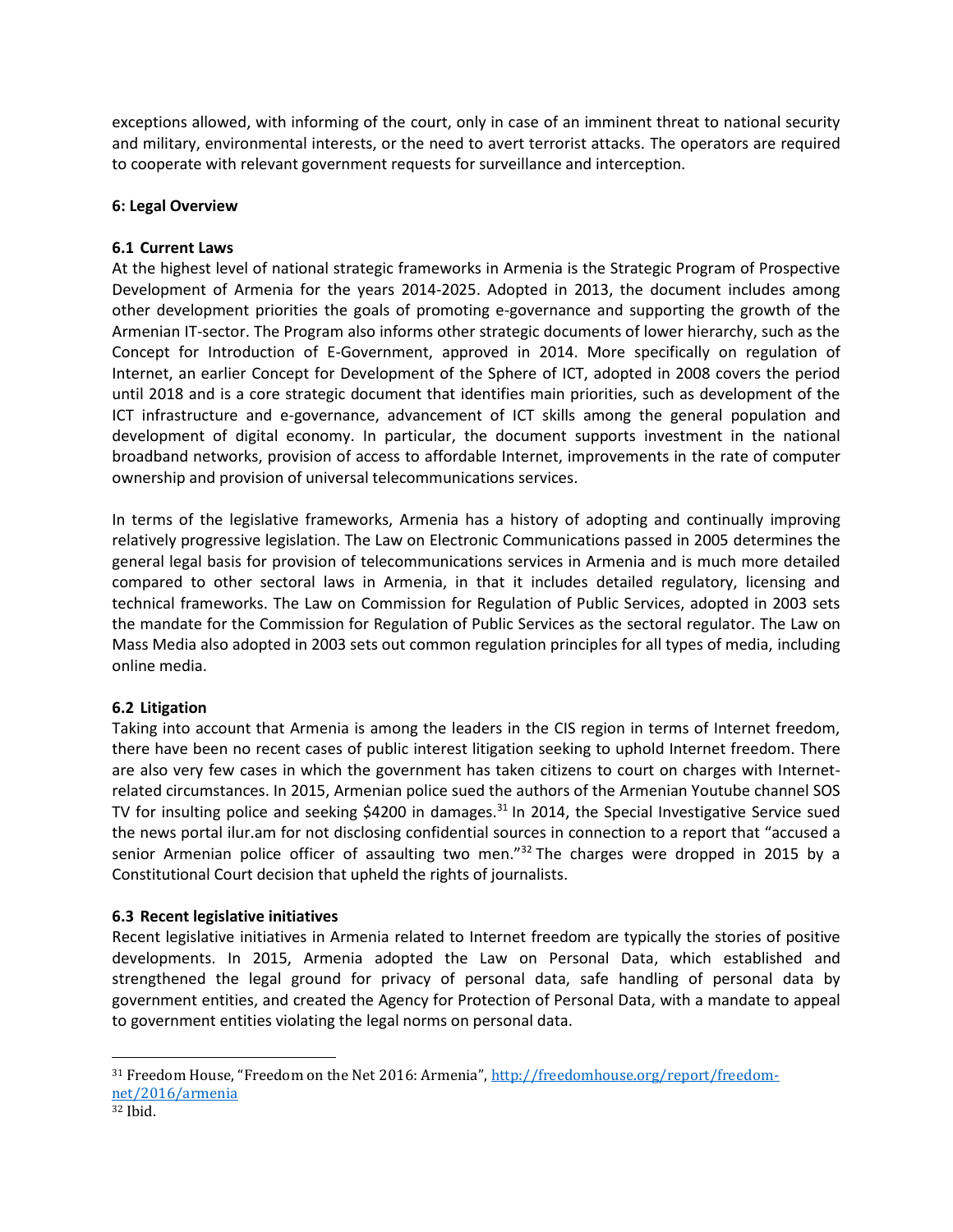In July 2016, Armenia passed a package of amendments to several laws and the Civil Code supporting development of e-commerce, removal of existing barriers and improving the protections for consumers, who make online purchases.<sup>33</sup> In September 2016, Armenia adopted amendments to its licensing legislation, intended to expand regulation of online casinos.

Since early 2016, two different groups have worked on drafting the Concept for Cybersecurity, one led by the Armenian expert community, which first presented its draft in February 2017 and another led by parliamentarians. The latter group is said to have drafted a document with excessive security focus.

## **6.4 Limitations and opportunities for advancing Internet freedom through legal means**

Armenia has in general a favorable environment for Internet freedom advocacy through legal means. Key decision-making bodies maintain an open and collaborative stance to sectoral advocates. Civil society remains a vibrant, dynamic force shaping the public policy discourse. In some thematic areas, such as media freedom and access to information, there are cases when civil society groups (such as the Freedom of Information Center of Armenia<sup>34</sup>) have taken government bodies to court. The country's media landscape is perceived to be strongly influenced by political and commercial interests, and selfcensorship is reported to be growing, but independent outlets are vocal, especially in the online space. However, the judicial branch of power is seen as suffering from corruption and experiencing undue influence from political forces. $35$  At the same time, in light of availability and efficacy of other alternatives to litigation as an instrument of change, it may often be the case that litigation should be used as measure of last resort.

## **7. Information Campaigns and Internet Activism**

#### **7.1 Advocacy work on IF**

- o Topics of activism, activist networks and campaign
- o Mediums: social media, journalism, blogs, etc

As the online environment remains generally an unrestricted space in Armenia, the overall level of activism related to Internet freedom is low. In recent years there have been no campaigns or activist mobilization specifically around Internet freedom items of the public agenda. However, such organizations as the Internet Society of Armenia and the Union of IT Enterprises are active in shaping the content and quality of deliberations on governance of Internet and the telecommunications sector. Civil society organizations intervene as they find appropriate entry points. Media organizations and watchdogs, such as the Yerevan Press Club,<sup>36</sup> Committee for Protection of Freedom of Speech,<sup>37</sup> play an active role and monitor the environment for media outlets, including online publications. All of the traditional and emerging mediums for advocacy are available and are extensively used. For instance, in April 2017, IT experts and civil society organizations, including the cybersecurity expert Samvel Martirosyan and the Union of Informed Citizens responded in interviews and press-briefings to

l

<sup>33</sup> <https://digital.report/ict-index-2016-4/>

<sup>34</sup> <http://www.foi.am/en/cases-overview/>

<sup>35</sup> Freedom House, "Freedom in the World 2016: Armenia", [https://freedomhouse.org/report/freedom](https://freedomhouse.org/report/freedom-world/2016/armenia)[world/2016/armenia](https://freedomhouse.org/report/freedom-world/2016/armenia)

<sup>36</sup> <http://ypc.am/mission/>

<sup>37</sup> <http://khosq.am/en/>